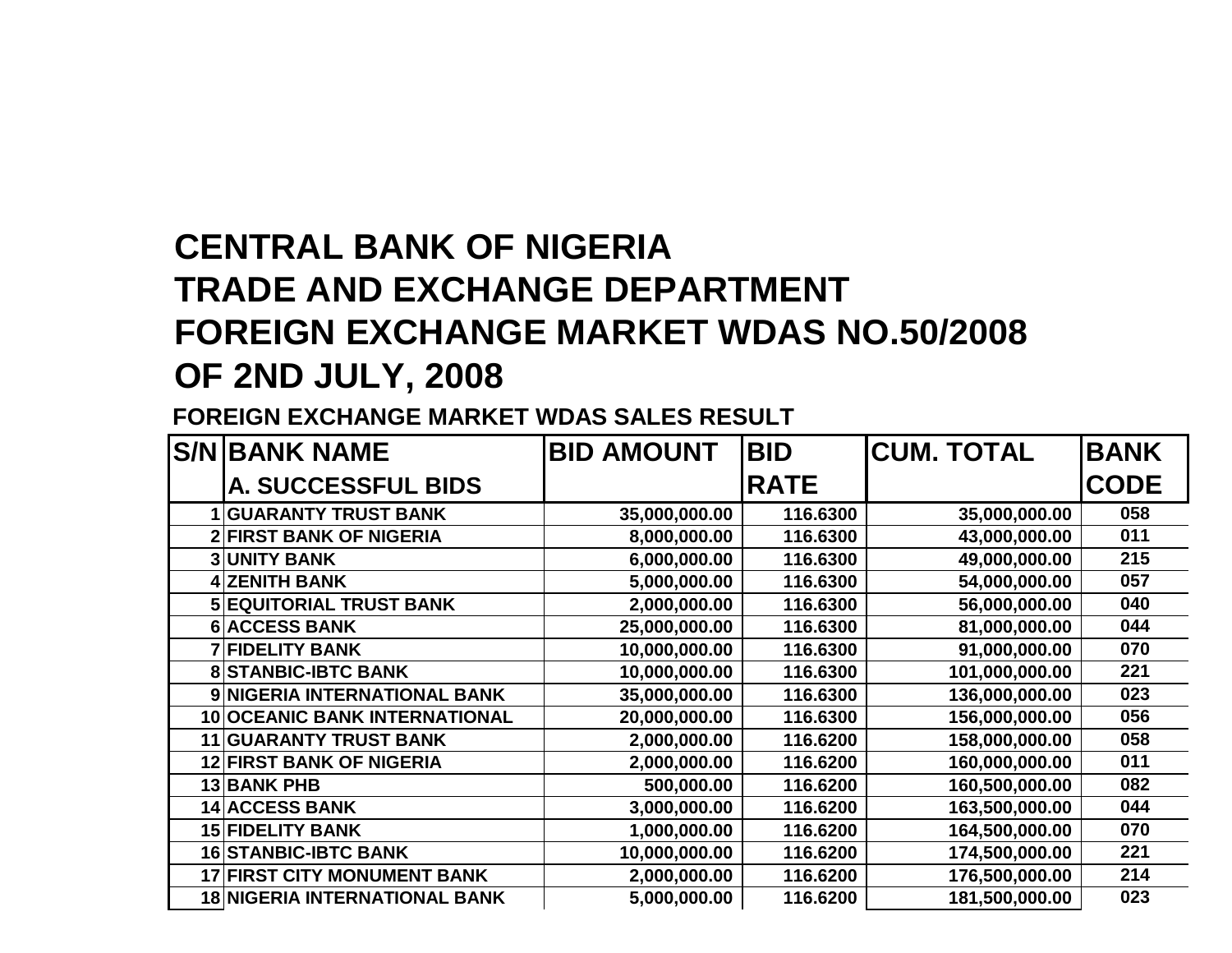|                                   | 181,500,000.00 |          |                |     |
|-----------------------------------|----------------|----------|----------------|-----|
| <b>B. UNSUCCESSFUL BIDS</b>       |                |          |                |     |
| <b>19 GUARANTY TRUST BANK</b>     | 500,000.00     | 116.6100 | 182,000,000.00 | 058 |
| 20 FIRST BANK OF NIGERIA          | 1,000,000.00   | 116.6100 | 183,000,000.00 | 011 |
| 21 BANK PHB                       | 500,000.00     | 116.6100 | 183,500,000.00 | 082 |
| 22 FIDELITY BANK                  | 1,000,000.00   | 116.6100 | 184,500,000.00 | 070 |
| 23 STANDARD CHARTERED BANK        | 1,000,000.00   | 116.6100 | 185,500,000.00 | 068 |
| 24 EQUITORIAL TRUST BANK          | 2,000,000.00   | 116.6000 | 187,500,000.00 | 040 |
| <b>25 ACCESS BANK</b>             | 2,000,000.00   | 116.6000 | 189,500,000.00 | 044 |
| <b>26 STANBIC-IBTC BANK</b>       | 20,000,000.00  | 116.6000 | 209,500,000.00 | 221 |
| 27 NIGERIA INTERNATIONAL BANK     | 2,000,000.00   | 116.6000 | 211,500,000.00 | 023 |
| 28 OCEANIC BANK INTERNATIONAL     | 10,000,000.00  | 116.6000 | 221,500,000.00 | 056 |
| 29 FIRST CITY MONUMENT BANK       | 5,000,000.00   | 116.5900 | 226,500,000.00 | 214 |
| <b>30 STANDARD CHARTERED BANK</b> | 2,000,000.00   | 116.5800 | 228,500,000.00 | 068 |
| <b>31 STANDARD CHARTERED BANK</b> | 1,000,000.00   | 116.5400 | 229,500,000.00 | 068 |
|                                   | 48,000,000.00  |          |                |     |
| <b>TOTAL</b>                      | 229,500,000.00 |          |                |     |

## **BANKS' BDC CASH REQUEST**

| <b>S/N BANK NAME</b>            | <b>BID AMOUNT</b> | <b>IBID</b>  | <b>ICUM. TOTAL</b> | <b>IBANK</b> |
|---------------------------------|-------------------|--------------|--------------------|--------------|
| A. SUCCESSFUL BIDS              |                   | <b>IRATE</b> |                    | <b>ICODE</b> |
| <b>1 UNION BANK OF NIGERIA</b>  | 2,000,000.00      | 116.6600     | 2,000,000.00       | 032          |
| <b>2 UNITY BANK</b>             | 2,000,000.00      | 116.6300     | 4,000,000.00       | 215          |
| <b>3 FIDELITY BANK</b>          | 2,000,000.00      | 116.6300     | 6,000,000.00       | 070          |
| <b>4 UNITED BANK FOR AFRICA</b> | 2,000,000.00      | 116.6300     | 8,000,000.00       | 033          |
| <b>5 BANK PHB</b>               | 2,000,000.00      | 116.6300     | 10,000,000.00      | 082          |
| <b>6 FIRST INLAND BANK</b>      | 2,000,000.00      | 116.6300     | 12,000,000.00      | 085          |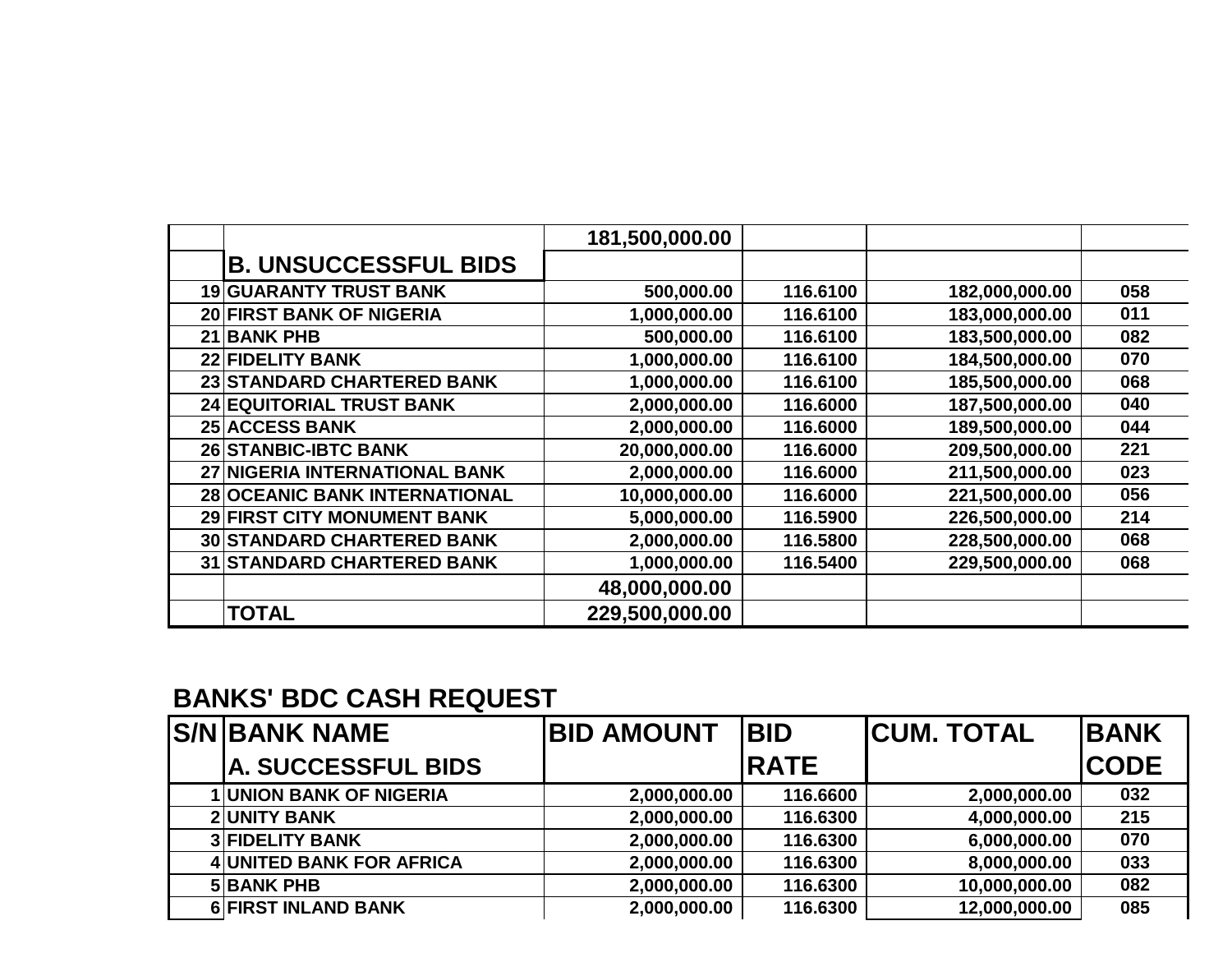| <b>7IACCESS BANK</b>               | 2,000,000.00  | 116.6300 | 14,000,000.00 | 044 |
|------------------------------------|---------------|----------|---------------|-----|
| <b>8 INTERCONTINENTAL BANK</b>     | 2,000,000.00  | 116,6300 | 16,000,000.00 | 069 |
| 9 EQUITORIAL TRUST BANK            | 2,000,000.00  | 116.6300 | 18,000,000.00 | 040 |
| <b>10 FIRST CITY MONUMENT BANK</b> | 2,000,000.00  | 116.6200 | 20,000,000.00 | 214 |
| <b>'TOTAL</b>                      | 20,000,000.00 |          |               |     |

**SUMMARY FOR WDAS NO. 50/2008 OF 2ND JULY, 2008**

- **1 AMOUNT OFFERED**
- **2 AMOUNT SOLD AT WDAS**
- **3** AMOUNT SOLD AT BDC
- **4 TOTAL AMOUNT SOLD**

**5 NO. OF PARTICIPATING BANKS <sup>17</sup>**

US\$70,000,000.00 US\$181,500,000.00 US\$20,000,000.00 US\$201,500,000.00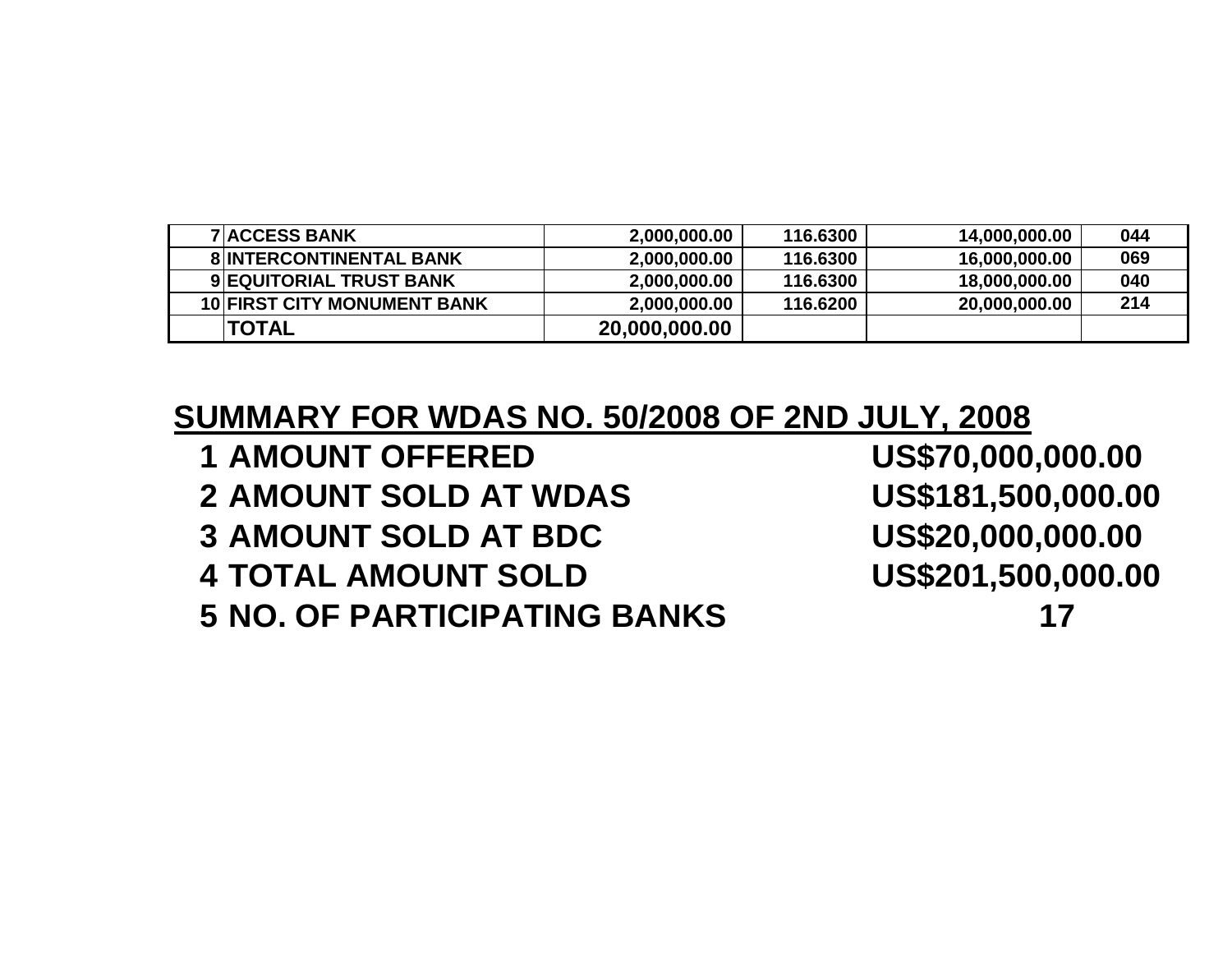| <b>WEIGHTED</b> |  |  |  |
|-----------------|--|--|--|
| <b>AVERAGE</b>  |  |  |  |
| 17.7867         |  |  |  |
| 4.0655          |  |  |  |
| 3.0492          |  |  |  |
| 2.5410          |  |  |  |
| 1.0164          |  |  |  |
| 12.7048         |  |  |  |
| 5.0819          |  |  |  |
| 5.0819          |  |  |  |
| 17.7867         |  |  |  |
| 10.1638         |  |  |  |
| 1.0163          |  |  |  |
| 1.0163          |  |  |  |
| 0.2541          |  |  |  |
| 1.5244          |  |  |  |
| 0.5081          |  |  |  |
| 5.0815          |  |  |  |
| 1.0163          |  |  |  |
| 2.5407          |  |  |  |